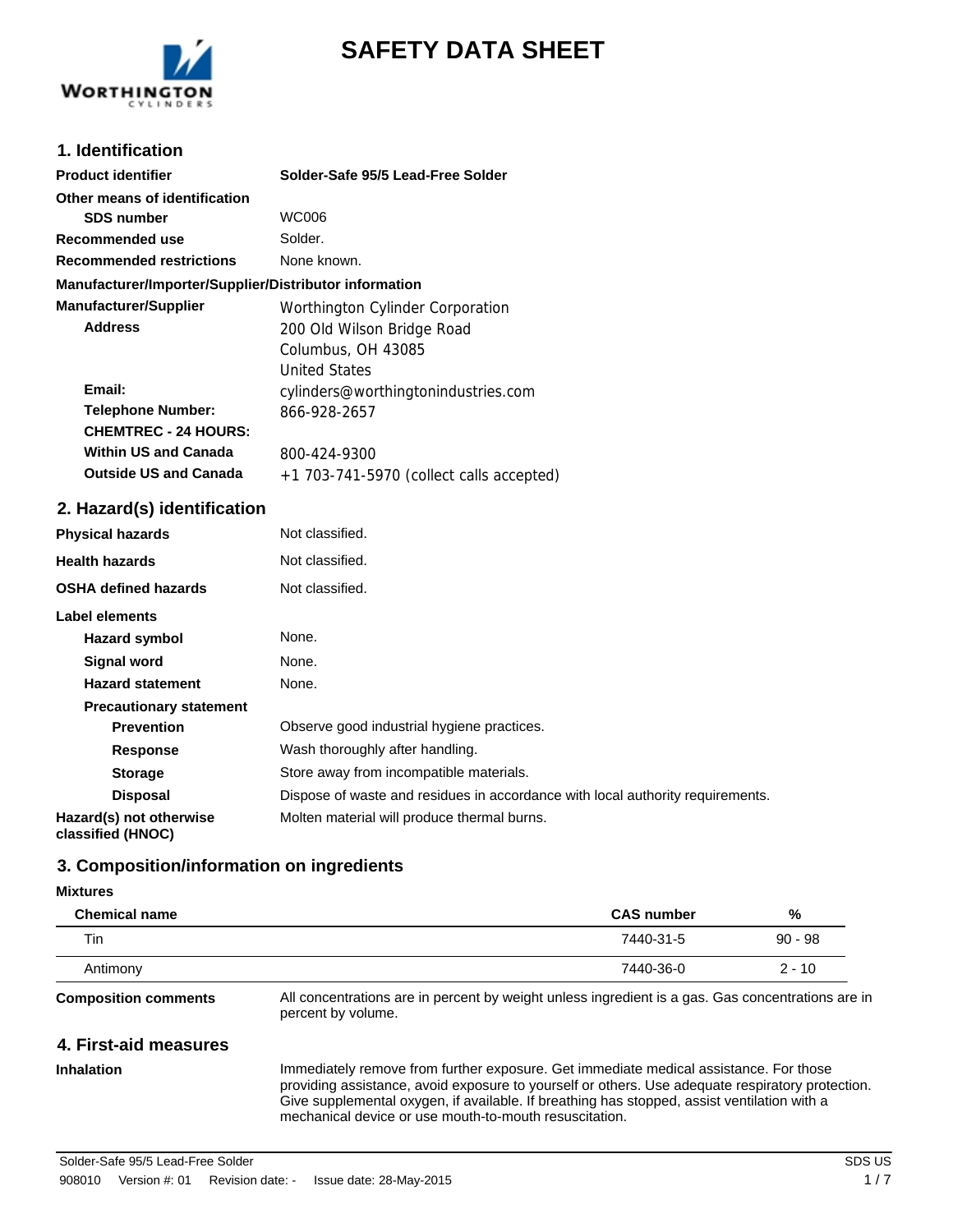| <b>Skin contact</b>                                                          | Remove contaminated clothes and rinse skin thoroughly with water for at least 15 minutes. If skin<br>rash or an allergic skin reaction develops, get medical attention.                                                                           |
|------------------------------------------------------------------------------|---------------------------------------------------------------------------------------------------------------------------------------------------------------------------------------------------------------------------------------------------|
| Eye contact                                                                  | Rinse immediately with plenty of water for at least 15 minutes. Remove any contact lenses. Get<br>medical attention if irritation develops or persists.                                                                                           |
| Ingestion                                                                    | Immediately rinse mouth and drink a cupful of water. Never give anything by mouth to a victim who<br>is unconscious or is having convulsions. Only induce vomiting at the instruction of medical<br>personnel. Get medical attention immediately. |
| <b>Most important</b><br>symptoms/effects, acute and<br>delayed              | Elevated temperatures or mechanical action may form dust and fumes which may be irritating to<br>the eye, mucous membranes and respiratory tract. Contact with molten material may cause<br>thermal burns.                                        |
| Indication of immediate<br>medical attention and special<br>treatment needed | Treat symptomatically. Exposure may aggrevate pre-existing respiratory disorders, diseases of the<br>kidney, liver and nervous system. Symptoms may be delayed.                                                                                   |
| <b>General information</b>                                                   | Show this safety data sheet to the doctor in attendance.                                                                                                                                                                                          |
| 5. Fire-fighting measures                                                    |                                                                                                                                                                                                                                                   |
| Suitable extinguishing media                                                 | Extinguish with foam, carbon dioxide or dry powder.                                                                                                                                                                                               |

**Unsuitable extinguishing** Do not use water or halogenated extinguishing media. **media Specific hazards arising from** Fire or high temperatures create: Metal oxides. **the chemical Special protective equipment** Self-contained breathing apparatus and full protective clothing must be worn in case of fire. **and precautions for firefighters Fire fighting** Move containers from fire area if you can do it without risk. **equipment/instructions** Solid metal is not flammable; however, finely divided metallic dust or powder may form an **General fire hazards**

explosive mixture with air.

**6. Accidental release measures**

| <b>Personal precautions,</b><br>protective equipment and<br>emergency procedures | Keep unnecessary personnel away. Avoid inhalation of dust from the spilled material. Wear<br>protective clothing as described in Section 8 of this SDS. Do not touch damaged containers or<br>spilled material unless wearing appropriate protective clothing.                                                                                                                                                                      |
|----------------------------------------------------------------------------------|-------------------------------------------------------------------------------------------------------------------------------------------------------------------------------------------------------------------------------------------------------------------------------------------------------------------------------------------------------------------------------------------------------------------------------------|
| <b>Methods and materials for</b><br>containment and cleaning up                  | Stop leak if you can do so without risk. Local authorities should be advised if significant spillages<br>cannot be contained.                                                                                                                                                                                                                                                                                                       |
|                                                                                  | For a dry material spill, use a HEPA (high efficiency particle air) vacuum to collect material and<br>place in a sealable container for disposal. Avoid dust formation. Recover and recycle, if practical.<br>Keep out of water supplies and sewers.                                                                                                                                                                                |
| <b>Environmental precautions</b>                                                 | Prevent further leakage or spillage if safe to do so. Do not contaminate water.<br>If release occurs in the U.S. and is reportable under CERCLA Section 103, notify the National<br>Response Center at (800)424-8802 (USA) or (202)426-2675 (USA).                                                                                                                                                                                  |
| 7. Handling and storage                                                          |                                                                                                                                                                                                                                                                                                                                                                                                                                     |
| <b>Precautions for safe handling</b>                                             | Wear appropriate personal protective equipment (See Section 8). Keep formation of airborne dusts<br>to a minimum. Provide appropriate exhaust ventilation at places where dust is formed. Avoid<br>inhalation of dust and fumes. Avoid contact with skin and eyes. Do not get this material on<br>clothing. Do not eat, drink or smoke when using the product. Wash thoroughly after handling.<br>Avoid release to the environment. |
|                                                                                  | Inadvertent contaminants to product such as moisture, ice, snow, grease, or oil can cause an<br>explosion when charged to a molten metal bath or metal furnace (preheating metal will remove<br>moisture from product). Any surface that comes in contact with molten metal must be preheated or<br>specially coated and rust free.                                                                                                 |
| Conditions for safe storage,<br>including any incompatibilities                  | Store in tightly closed original container in a dry, cool and well-ventilated place. Store in a closed<br>container away from incompatible materials. Keep out of reach of children. Keep away from food,<br>drink and animal feedingstuffs.                                                                                                                                                                                        |
|                                                                                  | Do not place product, by-products, dust, or product waste in galvanized or aluminum containers.                                                                                                                                                                                                                                                                                                                                     |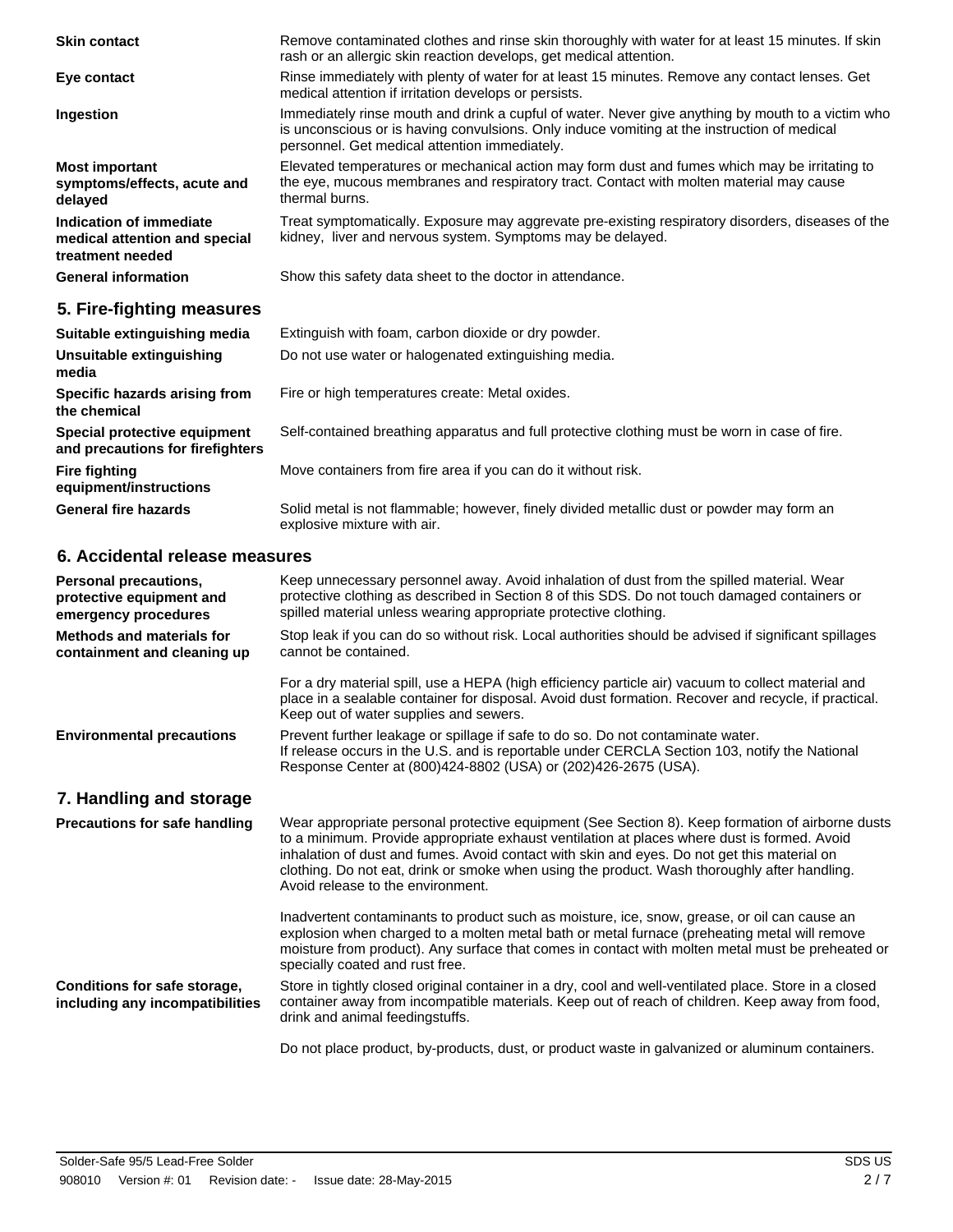## **8. Exposure controls/personal protection**

## **Occupational exposure limits**

**US. OSHA Table Z-1 Limits for Air Contaminants (29 CFR 1910.1000)**

| <b>Components</b>                           | <b>Type</b>                                                                                                                                                                                                                                                                                                                                                                                                                                                                   | <b>Value</b>   |  |
|---------------------------------------------|-------------------------------------------------------------------------------------------------------------------------------------------------------------------------------------------------------------------------------------------------------------------------------------------------------------------------------------------------------------------------------------------------------------------------------------------------------------------------------|----------------|--|
| Antimony (CAS 7440-36-0)                    | PEL                                                                                                                                                                                                                                                                                                                                                                                                                                                                           | $0.5$ mg/m $3$ |  |
| Tin (CAS 7440-31-5)                         | <b>PEL</b>                                                                                                                                                                                                                                                                                                                                                                                                                                                                    | $2$ mg/m $3$   |  |
| <b>US. ACGIH Threshold Limit Values</b>     |                                                                                                                                                                                                                                                                                                                                                                                                                                                                               |                |  |
| <b>Components</b>                           | <b>Type</b>                                                                                                                                                                                                                                                                                                                                                                                                                                                                   | Value          |  |
| Antimony (CAS 7440-36-0)                    | <b>TWA</b>                                                                                                                                                                                                                                                                                                                                                                                                                                                                    | $0.5$ mg/m $3$ |  |
| Tin (CAS 7440-31-5)                         | <b>TWA</b>                                                                                                                                                                                                                                                                                                                                                                                                                                                                    | $2$ mg/m $3$   |  |
| US. NIOSH: Pocket Guide to Chemical Hazards |                                                                                                                                                                                                                                                                                                                                                                                                                                                                               |                |  |
| <b>Components</b>                           | <b>Type</b>                                                                                                                                                                                                                                                                                                                                                                                                                                                                   | <b>Value</b>   |  |
| Antimony (CAS 7440-36-0)                    | <b>TWA</b>                                                                                                                                                                                                                                                                                                                                                                                                                                                                    | $0.5$ mg/m $3$ |  |
| Tin (CAS 7440-31-5)                         | <b>TWA</b>                                                                                                                                                                                                                                                                                                                                                                                                                                                                    | $2$ mg/m $3$   |  |
| <b>Biological limit values</b>              | No biological exposure limits noted for the ingredient(s).                                                                                                                                                                                                                                                                                                                                                                                                                    |                |  |
| <b>Exposure guidelines</b>                  | No exposure standards allocated.                                                                                                                                                                                                                                                                                                                                                                                                                                              |                |  |
| Appropriate engineering<br>controls         | Provide adequate ventilation. Observe Occupational Exposure Limits and minimize the risk of<br>inhalation of dust. Keep melting/soldering temperatures as low as possible to minimize the<br>generation of fume. Shower, hand and eye washing facilities near the workplace are<br>recommended.                                                                                                                                                                               |                |  |
|                                             | Individual protection measures, such as personal protective equipment                                                                                                                                                                                                                                                                                                                                                                                                         |                |  |
| <b>Eye/face protection</b>                  | Wear safety glasses with side shields (or goggles). Wear a face shield when working with molten<br>material.                                                                                                                                                                                                                                                                                                                                                                  |                |  |
| <b>Skin protection</b>                      |                                                                                                                                                                                                                                                                                                                                                                                                                                                                               |                |  |
| <b>Hand protection</b>                      | Wear protective gloves (i.e. latex, nitrile, neoprene).                                                                                                                                                                                                                                                                                                                                                                                                                       |                |  |
| Other                                       | Chemical resistant clothing is recommended.                                                                                                                                                                                                                                                                                                                                                                                                                                   |                |  |
| <b>Respiratory protection</b>               | Use a respirator when local exhaust or ventilation is not adequate to keep exposures below the<br>OEL. In a confined space a supplied respirator may be required. Selection and use of respiratory<br>protective equipment should be in accordance with OSHA General Industry Standard 29 CFR<br>1910.134; or in Canada with CSA Standard Z94.4. Use a NIOSH/MSHA approved respirator if<br>there is a risk of exposure to dust/fume at levels exceeding the exposure limits. |                |  |
| <b>Thermal hazards</b>                      | Heat resistant/insulated gloves and clothing are recommended when working with molten material.                                                                                                                                                                                                                                                                                                                                                                               |                |  |
| <b>General hygiene</b><br>considerations    | Always observe good personal hygiene measures, such as washing after handling the material<br>and before eating, drinking, and/or smoking. Routinely wash work clothing and protective<br>equipment to remove contaminants.                                                                                                                                                                                                                                                   |                |  |
| 9. Physical and chemical properties         |                                                                                                                                                                                                                                                                                                                                                                                                                                                                               |                |  |
| Appearance                                  | Silver to silver-gray metallic metal.                                                                                                                                                                                                                                                                                                                                                                                                                                         |                |  |

| <b>Physical state</b>                      | Solid.                       |
|--------------------------------------------|------------------------------|
| Form                                       | Wire.                        |
| Color                                      | Silver to gray.              |
| Odor                                       | Odorless.                    |
| <b>Odor threshold</b>                      | Not available.               |
| рH                                         | Not available.               |
| Melting point/freezing point               | 232 °F (111.11 °C) (Tin)     |
| Initial boiling point and boiling<br>range | 2516 °F (1380 °C) (Antimony) |
|                                            | 4100 °F (2260 °C) (Tin)      |
| <b>Flash point</b>                         | Not available.               |
| <b>Evaporation rate</b>                    | Not available.               |
| Flammability (solid, gas)                  | Not available.               |
|                                            |                              |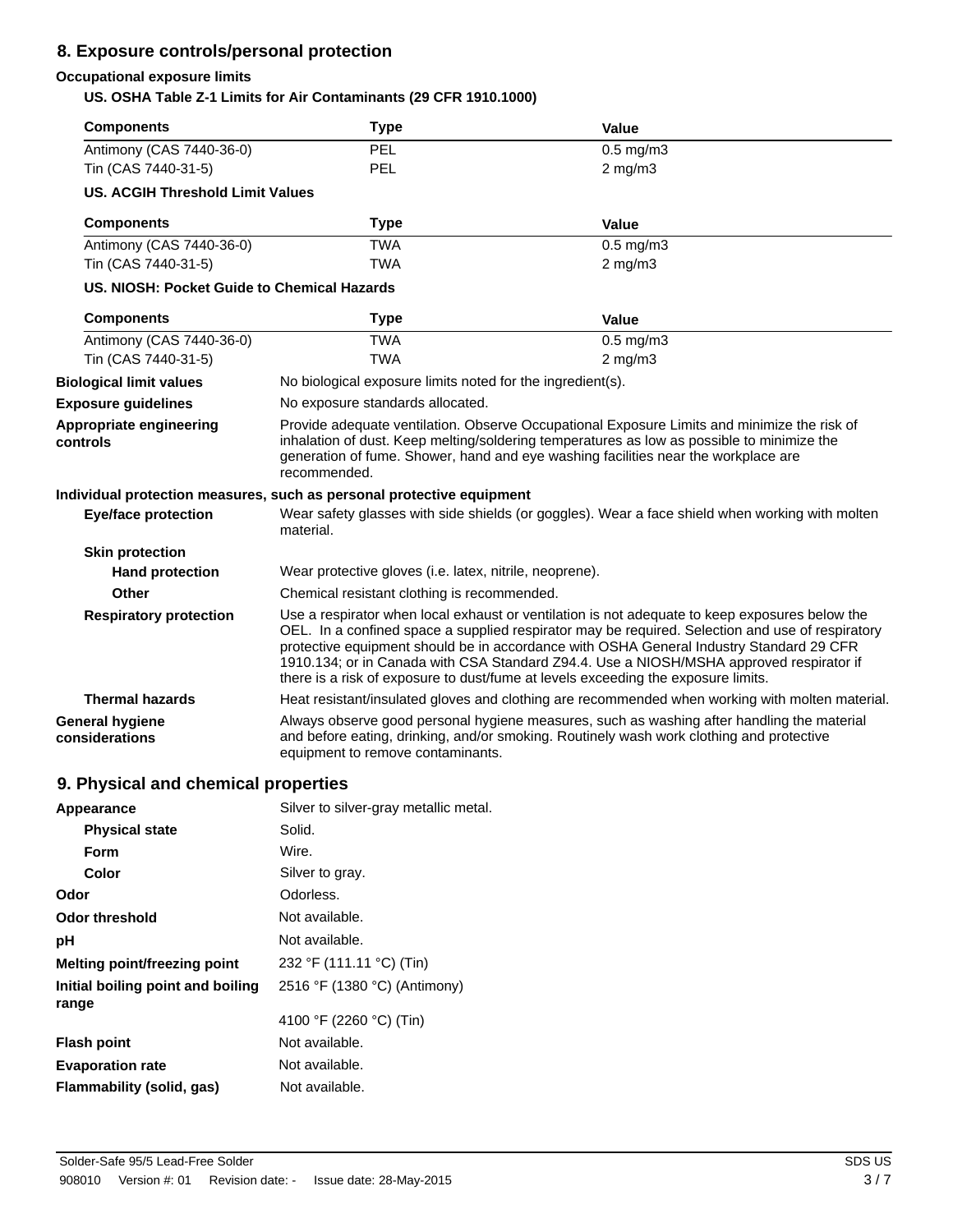## **Upper/lower flammability or explosive limits**

| <b>Flammability limit - lower</b><br>(%)          | Not available. |
|---------------------------------------------------|----------------|
| <b>Flammability limit - upper</b><br>(%)          | Not available. |
| Explosive limit - lower (%)                       | Not available. |
| Explosive limit - upper (%)                       | Not available. |
| Vapor pressure                                    | Not available. |
| Vapor density                                     | Not available. |
| <b>Relative density</b>                           | $5.77 - 5.84$  |
| Solubility(ies)                                   |                |
| Solubility (water)                                | Not soluble    |
| <b>Partition coefficient</b><br>(n-octanol/water) | Not available. |
| <b>Auto-ignition temperature</b>                  | Not available. |
| <b>Decomposition temperature</b>                  | Not available. |
| <b>Viscosity</b>                                  | Not available. |

## **10. Stability and reactivity**

| <b>Reactivity</b>                            | The product is non-reactive under normal conditions of use, storage and transport.                                                                                                                                                                            |  |
|----------------------------------------------|---------------------------------------------------------------------------------------------------------------------------------------------------------------------------------------------------------------------------------------------------------------|--|
| <b>Chemical stability</b>                    | Material is stable under normal conditions.                                                                                                                                                                                                                   |  |
| <b>Possibility of hazardous</b><br>reactions | Hazardous polymerization does not occur.                                                                                                                                                                                                                      |  |
| <b>Conditions to avoid</b>                   | Contact with incompatible materials. Avoid molten metal contact with water.                                                                                                                                                                                   |  |
| Incompatible materials                       | Chlorine. Turpentine. Strong acids. Strong bases. Nascent hydrogen. Reducing agents. Fluorine.<br>Bromine.                                                                                                                                                    |  |
| <b>Hazardous decomposition</b><br>products   | Toxic metal oxides are emitted when heated above the melting point.<br>Under reducing condition, such as any strong acid or base plus an active metal, or in the presence<br>of nascent hydrogen, highly toxic stibine gas $(TLV = 0.10$ ppm) may be evolved. |  |

## **11. Toxicological information**

## **Information on likely routes of exposure**

| <u>IIIIUIIII AIUUII UII IINEIVTUULES UI EXPOSULE</u>                               |                                                                                                                                                                                                                                                                                                      |
|------------------------------------------------------------------------------------|------------------------------------------------------------------------------------------------------------------------------------------------------------------------------------------------------------------------------------------------------------------------------------------------------|
| <b>Inhalation</b>                                                                  | Elevated temperatures or mechanical action may form dust and fumes which may be irritating to<br>the mucous membranes and respiratory tract. Lung damage and possible pulmonary edema can<br>result from dust exposure. Inhalation of fumes may cause a flu-like illness called metal fume<br>fever. |
| <b>Skin contact</b>                                                                | Dust may irritate skin. Contact with molten material may cause thermal burns.                                                                                                                                                                                                                        |
| Eye contact                                                                        | Elevated temperatures or mechanical action may form dust and fumes which may be irritating to<br>the eye.                                                                                                                                                                                            |
| Ingestion                                                                          | Ingestion of dusts generated during working operations may cause nausea and vomiting.                                                                                                                                                                                                                |
| Symptoms related to the<br>physical, chemical and<br>toxicological characteristics | Elevated temperatures or mechanical action may form dust and fumes which may be irritating to<br>the eye, mucous membranes and respiratory tract. Contact with molten material may cause<br>thermal burns.                                                                                           |
| Information on toxicological effects                                               |                                                                                                                                                                                                                                                                                                      |
| <b>Acute toxicity</b>                                                              | May cause eye, skin and respiratory tract irritation. Exposure to antimony and its compounds can<br>cause gastrointestinal pain, cough, loss of appetite, itching, skin eruptions, and irritation of skin,<br>eyes, nose and throat.                                                                 |
| Skin corrosion/irritation                                                          | Dust may irritate skin.                                                                                                                                                                                                                                                                              |
| Serious eye damage/eye<br>irritation                                               | Elevated temperatures or mechanical action may form dust and fumes which may be irritating to<br>the eye.                                                                                                                                                                                            |
| Respiratory or skin sensitization                                                  |                                                                                                                                                                                                                                                                                                      |
| <b>Respiratory sensitization</b>                                                   | No sensitizing effects known.                                                                                                                                                                                                                                                                        |
| <b>Skin sensitization</b>                                                          | No sensitizing effects known.                                                                                                                                                                                                                                                                        |
| Germ cell mutagenicity                                                             | No data available.                                                                                                                                                                                                                                                                                   |
| Carcinogenicity                                                                    | Not classifiable as to carcinogenicity to humans.                                                                                                                                                                                                                                                    |
|                                                                                    |                                                                                                                                                                                                                                                                                                      |

Solder-Safe 95/5 Lead-Free Solder Subsetse Solder Space 3 SDS US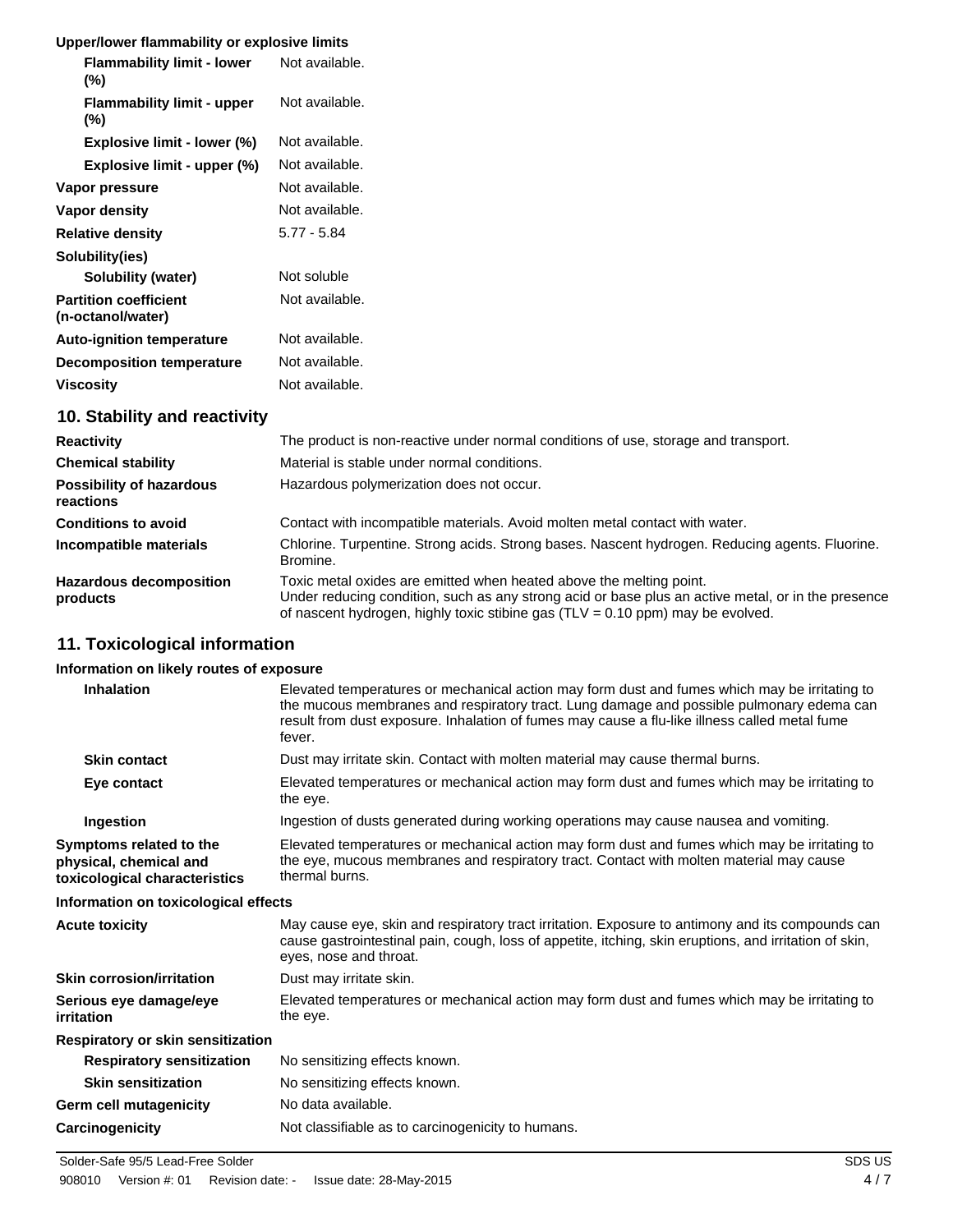#### **OSHA Specifically Regulated Substances (29 CFR 1910.1001-1050)**

| Not listed.                                           |                                                                                                                                                                                                                                                                                                                                   |
|-------------------------------------------------------|-----------------------------------------------------------------------------------------------------------------------------------------------------------------------------------------------------------------------------------------------------------------------------------------------------------------------------------|
| <b>Reproductive toxicity</b>                          | No data available.                                                                                                                                                                                                                                                                                                                |
| Specific target organ toxicity -<br>single exposure   | Not classified.                                                                                                                                                                                                                                                                                                                   |
| Specific target organ toxicity -<br>repeated exposure | Not classified.                                                                                                                                                                                                                                                                                                                   |
| <b>Aspiration hazard</b>                              | Not relevant, due to the form of the product.                                                                                                                                                                                                                                                                                     |
| <b>Chronic effects</b>                                | Prolonged and repeated overexposure to dust and fumes can lead to benign pneumoconiosis<br>(stannosis). Exposure to antimony and its compounds can cause headache, sleeplessness,<br>dizziness, metallic taste, ulcers, weight loss, nausea, vomiting, diarrhea, impairment of sense of<br>smell, and pain or tightness in chest. |
| <b>Further information</b>                            | No other specific acute or chronic health impact noted.                                                                                                                                                                                                                                                                           |

## **12. Ecological information**

| <b>Ecotoxicity</b>               | Harmful to aquatic life with long lasting effects.         |
|----------------------------------|------------------------------------------------------------|
| Persistence and degradability    | The product is not biodegradable.                          |
| <b>Bioaccumulative potential</b> | No data available.                                         |
| <b>Mobility in soil</b>          | Alloys in massive forms are not mobile in the environment. |
| Other adverse effects            | None expected.                                             |

#### **13. Disposal considerations**

| <b>Disposal instructions</b>             | Dispose in accordance with all applicable regulations.                                                                                                                                                                                                                                                        |
|------------------------------------------|---------------------------------------------------------------------------------------------------------------------------------------------------------------------------------------------------------------------------------------------------------------------------------------------------------------|
| Local disposal regulations               | Dispose of in accordance with local regulations.                                                                                                                                                                                                                                                              |
| Hazardous waste code                     | Not regulated.                                                                                                                                                                                                                                                                                                |
| Waste from residues / unused<br>products | Dispose of in accordance with local regulations. Scrapped material should be sent for refining to<br>recover precious metal content. Solid metal and alloys in the form of particles may be reactive. Its<br>hazardous characteristics, including fire and explosion, should be determined prior to disposal. |
| <b>Contaminated packaging</b>            | Since emptied containers may retain product residue, follow label warnings even after container is<br>emptied.                                                                                                                                                                                                |

## **14. Transport information**

#### **DOT**

Not regulated as dangerous goods.

#### **IATA**

Not regulated as dangerous goods.

#### **IMDG**

Not regulated as dangerous goods.

#### **Transport in bulk according to** Not applicable. **Annex II of MARPOL 73/78 and the IBC Code**

## **15. Regulatory information**

This product is a "Hazardous Chemical" as defined by the OSHA Hazard Communication Standard, 29 CFR 1910.1200. All components are on the U.S. EPA TSCA Inventory List. **US federal regulations TSCA Section 12(b) Export Notification (40 CFR 707, Subpt. D)** Not regulated. **OSHA Specifically Regulated Substances (29 CFR 1910.1001-1050)** Not listed. **CERCLA Hazardous Substance List (40 CFR 302.4)**

Antimony (CAS 7440-36-0) LISTED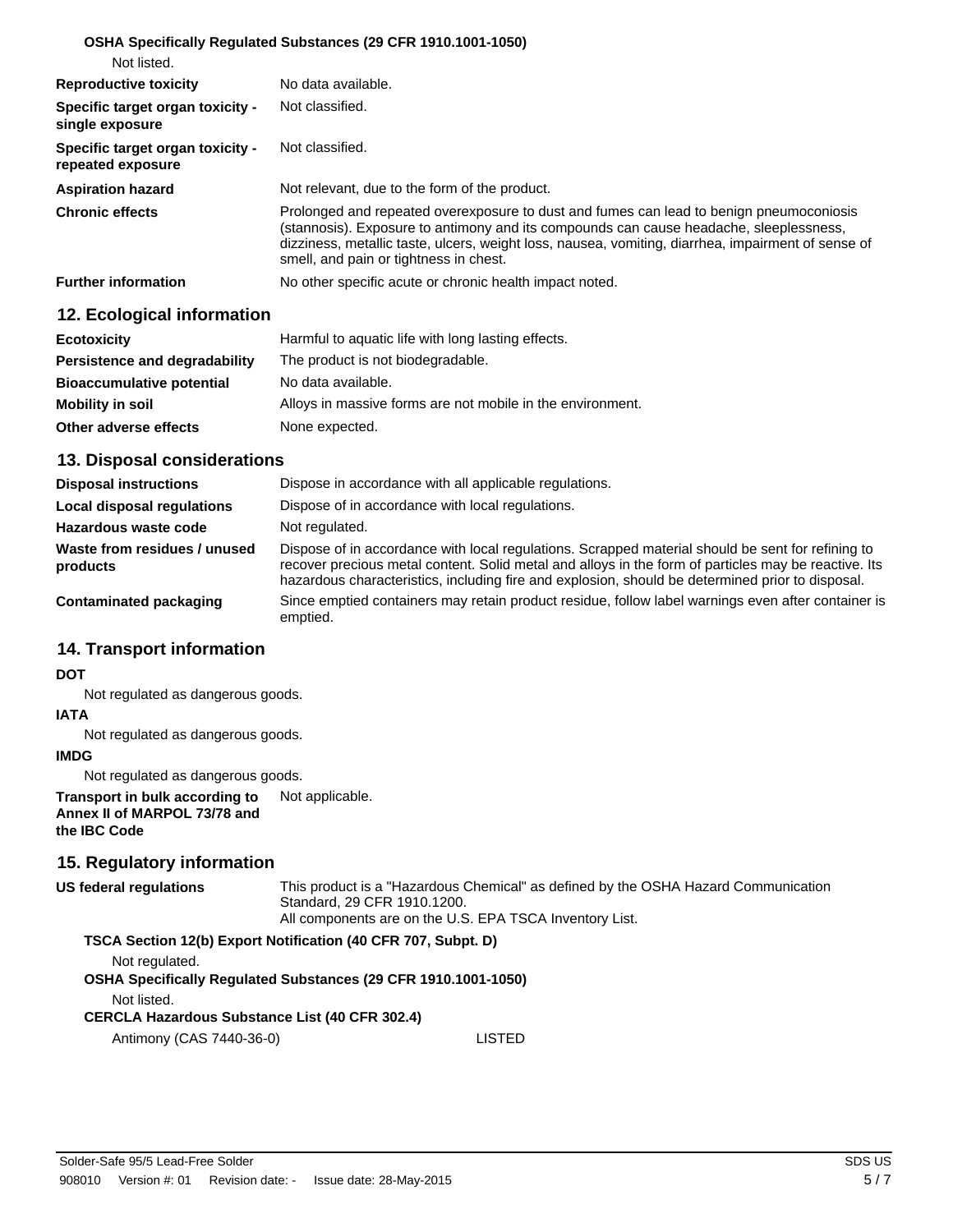| Superfund Amendments and Reauthorization Act of 1986 (SARA)                                                                                                                                                                                                            |                                                                                                                    |                                                            |          |                                                                                                  |
|------------------------------------------------------------------------------------------------------------------------------------------------------------------------------------------------------------------------------------------------------------------------|--------------------------------------------------------------------------------------------------------------------|------------------------------------------------------------|----------|--------------------------------------------------------------------------------------------------|
| <b>Hazard categories</b>                                                                                                                                                                                                                                               | Immediate Hazard - No<br>Delayed Hazard - No<br>Fire Hazard - No<br>Pressure Hazard - No<br>Reactivity Hazard - No |                                                            |          |                                                                                                  |
| SARA 302 Extremely hazardous substance                                                                                                                                                                                                                                 |                                                                                                                    |                                                            |          |                                                                                                  |
| Not listed.                                                                                                                                                                                                                                                            |                                                                                                                    |                                                            |          |                                                                                                  |
| SARA 311/312 Hazardous<br>chemical                                                                                                                                                                                                                                     | No.                                                                                                                |                                                            |          |                                                                                                  |
| <b>SARA 313 (TRI reporting)</b><br><b>Chemical name</b>                                                                                                                                                                                                                |                                                                                                                    | <b>CAS number</b>                                          | % by wt. |                                                                                                  |
| Antimony                                                                                                                                                                                                                                                               |                                                                                                                    | 7440-36-0                                                  | $2 - 10$ |                                                                                                  |
| Other federal regulations                                                                                                                                                                                                                                              |                                                                                                                    |                                                            |          |                                                                                                  |
| Clean Air Act (CAA) Section 112 Hazardous Air Pollutants (HAPs) List                                                                                                                                                                                                   |                                                                                                                    |                                                            |          |                                                                                                  |
| Antimony (CAS 7440-36-0)<br>Clean Air Act (CAA) Section 112(r) Accidental Release Prevention (40 CFR 68.130)                                                                                                                                                           |                                                                                                                    |                                                            |          |                                                                                                  |
| Not regulated.                                                                                                                                                                                                                                                         |                                                                                                                    |                                                            |          |                                                                                                  |
| <b>Safe Drinking Water Act</b><br>(SDWA)                                                                                                                                                                                                                               | Not regulated.                                                                                                     |                                                            |          |                                                                                                  |
| <b>US state regulations</b>                                                                                                                                                                                                                                            | defects or other reproductive harm.                                                                                |                                                            |          | This product does not contain a chemical known to the State of California to cause cancer, birth |
| US. Massachusetts RTK - Substance List                                                                                                                                                                                                                                 |                                                                                                                    |                                                            |          |                                                                                                  |
| Antimony (CAS 7440-36-0)<br>Tin (CAS 7440-31-5)                                                                                                                                                                                                                        | US. New Jersey Worker and Community Right-to-Know Act                                                              |                                                            |          |                                                                                                  |
| Antimony (CAS 7440-36-0)<br>Tin (CAS 7440-31-5)                                                                                                                                                                                                                        | US. Pennsylvania Worker and Community Right-to-Know Law                                                            |                                                            |          |                                                                                                  |
| Antimony (CAS 7440-36-0)<br>Tin (CAS 7440-31-5)<br><b>US. Rhode Island RTK</b><br>Antimony (CAS 7440-36-0)                                                                                                                                                             |                                                                                                                    |                                                            |          |                                                                                                  |
| <b>US. California Proposition 65</b><br>Not Listed.                                                                                                                                                                                                                    |                                                                                                                    |                                                            |          |                                                                                                  |
| International Inventories                                                                                                                                                                                                                                              |                                                                                                                    |                                                            |          |                                                                                                  |
| Country(s) or region                                                                                                                                                                                                                                                   | <b>Inventory name</b>                                                                                              |                                                            |          | On inventory (yes/no)*                                                                           |
| Australia                                                                                                                                                                                                                                                              |                                                                                                                    | Australian Inventory of Chemical Substances (AICS)         |          | Yes                                                                                              |
| Canada                                                                                                                                                                                                                                                                 | Domestic Substances List (DSL)                                                                                     |                                                            |          | Yes                                                                                              |
| Canada                                                                                                                                                                                                                                                                 | Non-Domestic Substances List (NDSL)                                                                                |                                                            |          | No                                                                                               |
| China                                                                                                                                                                                                                                                                  |                                                                                                                    | Inventory of Existing Chemical Substances in China (IECSC) |          | Yes                                                                                              |
| Europe                                                                                                                                                                                                                                                                 | Substances (EINECS)                                                                                                | European Inventory of Existing Commercial Chemical         |          | Yes                                                                                              |
| Europe                                                                                                                                                                                                                                                                 |                                                                                                                    | European List of Notified Chemical Substances (ELINCS)     |          | No                                                                                               |
| Japan                                                                                                                                                                                                                                                                  |                                                                                                                    | Inventory of Existing and New Chemical Substances (ENCS)   |          | No                                                                                               |
| Korea                                                                                                                                                                                                                                                                  | Existing Chemicals List (ECL)                                                                                      |                                                            |          | Yes                                                                                              |
| New Zealand                                                                                                                                                                                                                                                            | New Zealand Inventory                                                                                              |                                                            |          | Yes                                                                                              |
| Philippines                                                                                                                                                                                                                                                            | (PICCS)                                                                                                            | Philippine Inventory of Chemicals and Chemical Substances  |          | Yes                                                                                              |
| United States & Puerto Rico                                                                                                                                                                                                                                            |                                                                                                                    | Toxic Substances Control Act (TSCA) Inventory              |          | Yes                                                                                              |
| *A "Yes" indicates this product complies with the inventory requirements administered by the governing country(s).<br>A "No" indicates that one or more components of the product are not listed or exempt from listing on the inventory administered by the governing |                                                                                                                    |                                                            |          |                                                                                                  |

country(s).

## **16. Other information, including date of preparation or last revision**

| <b>Issue date</b>                 | 28-May-2015              |
|-----------------------------------|--------------------------|
| <b>Revision date</b>              | $\overline{\phantom{0}}$ |
| Solder-Safe 95/5 Lead-Free Solder | <b>SDS US</b>            |